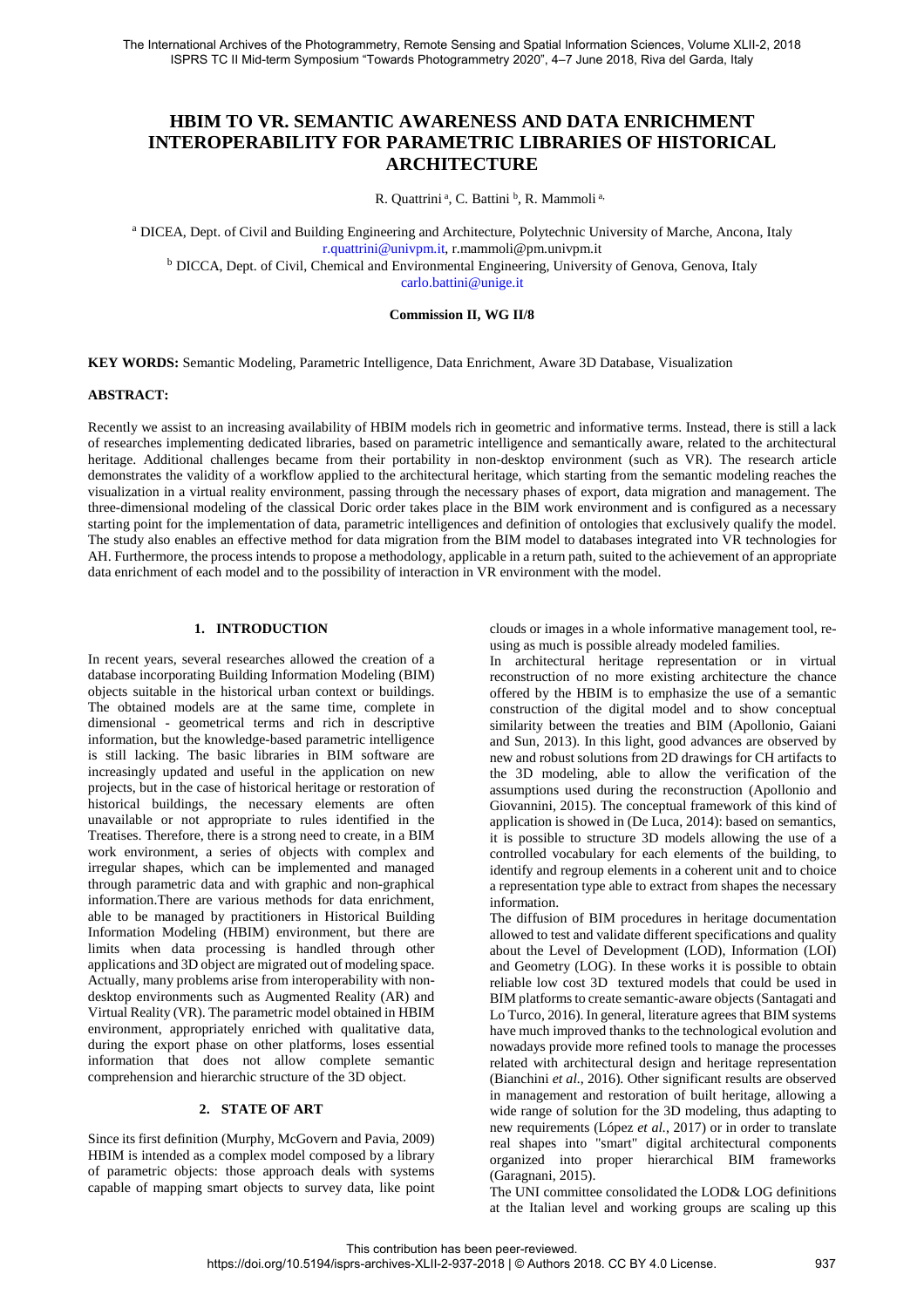framework with an European extension. We assisted to a new subdivision of the LOD range (COMMITTE, 2017): from A to E for architectural design and LOD scale (F-G) for as built representation and restoration. This kind of publications can certainly contribute to widespread good practices from the research field to the professional one.

Interoperability issues are often investigated for the portability in other desktop environments, for example from BIM to FEM (Bassier *et al.*, 2016) and MEP simulation, in which important practical results along the design process are obtained (Biagini *et al.*, 2016), thanks to a high level of accuracy in data restitution. The present paper deals, instead, with the portability from BIM to VR: a quite novel topic. Regarding the migration from BIM environment to AR applications, the research approach is mainly conceived to adopt a design science enabling a mobile BIM system and to test it from the effectiveness and usability point of view (Chu, Matthews and Love, 2018). A theoretical analysis about perceiving and drawing through AR tools and a technical discussion about obstacles and potentials is provided in (Clini *et al.*, 2016).

Other studies related with issue of migrating reliable data from survey and reality-based models to VR/AR applications are (Battini, Sorge 2016)(Battini and Vecchiattini, 2017). In these cases, authors demonstrated that Virtual Reality technology can be a valuable tool that allows carrying out different cultural tasks, from conservation to exploitation. VR could also be used as a more immediate and effective didactic tool. Other present visualization pipeline developed to exploit and access large and complex heritage 3D contents in an easy and interactive way through VR methodologies. In particular strong points arise for 3D models with a real-time fluent interaction (Jiménez Fernández-Palacios, Morabito and Remondino, 2017).

Currently moreover, there are some studies that demonstrate the ability to implement three-dimensional polygonal models from BIM platforms for use in VR environments (Liu *et al.*, 2016). 3D models can help to understand and analyze data and game engine, such as Unity, are powerful to do this (Handel *et al.*, 2009). Furthermore, Unity can be explored to produce a virtual environment for visual display and 3D files can be imported and exported (Dalton *et al.*, 2018). These models are materially perfect but in the same way they lose quality of BIM environment, such as the possibility of finding the parametric information by which the geometries are made.

## **3. METHODOLOGY**

The paper presents a novel method for migrating parametric intelligence and semantic structuring from the HBIM environment to visualization tools, often used in gaming and virtual reality interaction. The workflow starts with a modeling phase useful to define geometrical constraints and all related information. A first mandatory step is the formal structuring of the object (Figure 1): in our case study, the taxonomy follows the division of the order into its constituent elements (cyma, scotia, ovolo, etc.).



Figure 1. Formal structuring of Doric Order, taxonomy follows division of the Order in its moldings

This step provides also conservation of parent-child structure and rules, even though the format changes enabling interoperability with game engine. The second step is devoted to query the database and to verify the semantic awareness of all 3D objects and third step regards the visualization of the enriched model in non – desktop environment.

#### **3.1 Semantic Modeling**

The case study here presented is the development of a family of a Doric order, semantically aware and incapsulating its rules. We have chosen to work with it as it represents an easily identifiable and replicable model in historical architectures. The analysis of the order started with the study of the Treatises, specifically the Vitruvian one (Gros, 1997), and then we decided to focus on the geometric shapes and relations among the module and the moldings construct based on the module itself. These relations represent the central part of the parametric modeling phase and are able to describe completely the order.

Dealing with the parameterization of Doric order, we carried out a family composed by entablature, column and base, trough Autodesk Revit software. Observing the available families, it is clear that the morphology and the parameterization do not allow the maintenance of the proportions. Furthermore the software libraries disposition outlines how much the importance of .rfa category, linked to historic buildings, is still underestimated. They are in fact displaced in "Special Equipment" folder, in which there are different elements categories. There is also a "Classical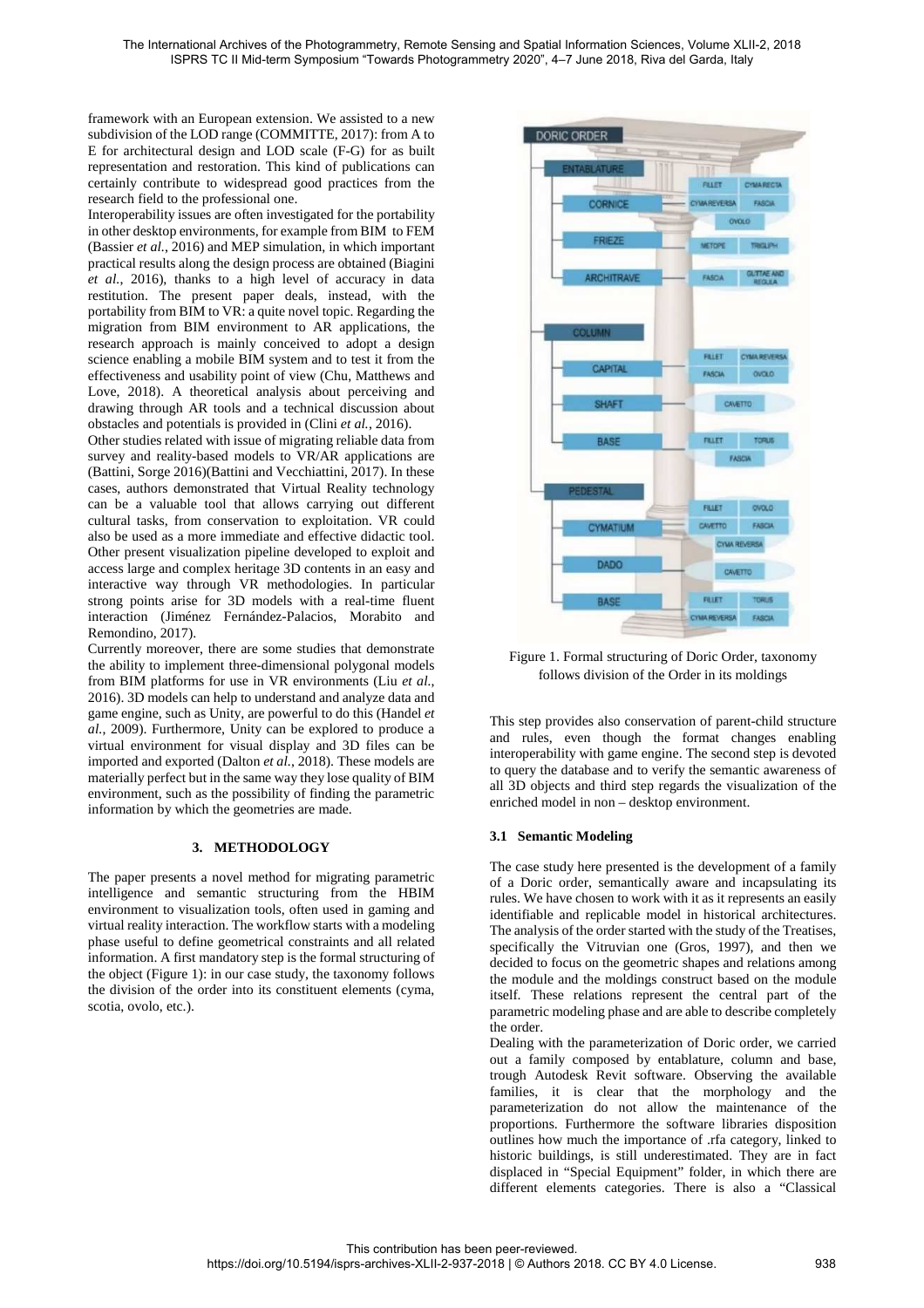colums" folder with some families, but they are not suitable to rules of treatises.

The geometry of the surfaces and volumes is sometimes irregular and complex, especially regarding moldings like: torus, cyma reversa, cavetto, etc. So, for the modeling phase is mandatory to study the geometrical rules that set proportions and relations through parts (

Figure 2). The relations between Modulo and components of the Order are basically expressed by mathematical formulas that allow a general connection of single parts.

After this first phase we start to create new family type using family types tool, exploiting existing software instruments to set different parameters and values according to the characteristic of moldings.

This procedure enables the implementation of parametric intelligence based on the knowledge of architectural heritage starting from commercial software without a computer scientist expertise.

For pedestal.rfa, for example, we create an instance parameter for any moldings, selecting a discipline (common), a type (length) and a group (dimensions) to correctly display the parameter under properties palette.



Figure 2. Entablature, column and pedestal in treatise. The images are from the text "Le membra degli ornamenti" (Morolli, 1986)



Figure 3. Creation of an instance parameter: Family type, parameter name, value and formula

As it is in all orders, the Modulo controls all the parts that describe the geometric dimensions, so once all instance parameters are defined, we relate them to it, using formulas that we have previously check (Figure 3). Instance parameters and its formulas allow the geometric profile, composed by moldings, to work correctly in case of scale change or modulo adjustments.

Regarding the profile and its extrusion, we try two different ways: both have first part in common (beforehand described). Our first attempt was to draw on 2D work plane using reference lines and planes and extruding every single molding fixing a work plane and two constraints: start and end. These constraints are all editable from properties box and is possible to gather each one to a family parameter (choosing from the list that we previously made).

The second attempt was to extrude a single profile that represented the entire pedestal.rfa family.



## Figure 4. Pedestal profile (4A. Geometrical outline, 4B. Tags - Instance parameters)

We started from the definition of path and geometrical outline (Figure 4A) and then we used measure system to relate each element to instance parameters (Figure 4B). To do this we assigned tags to measures, knowing its importance and meaning in building information modelling environment. Tags are more than simple text box, in fact, even if they are annotation objects we can modify and customize them like loadable families or instance parameters. This kind of approach works better than previous one, in fact when we tried to change the value of Modulo all the forming parts of pedestal change in terms of proportions. In the previous one, instead, some artefacts occur.

Both attempts show that in this approach there are some weak points, that could be undoubtedly future basis for further reflections and studies on this topic, and some strong ones.

All the geometrical relations and formulas are defined, but this implementation requires an in – depth knowledge of classical orders and its translation into rules in a no automatic manner. This method does not provide any kind of automation in its first phase, so it represents certainly a weak point because for each molding we need to create one or more instance parameter.

This methodology has also been applied to the construction of column and entablature families (Figure 5)

Another solution for adding same rules concerns the determination of the constraints according to different modalities: application of equivalent dimensions (EQ) and parameterization from properties panel with insertion of mathematical formulas. In this case we use equivalent dimensions with reference planes to fix proportions when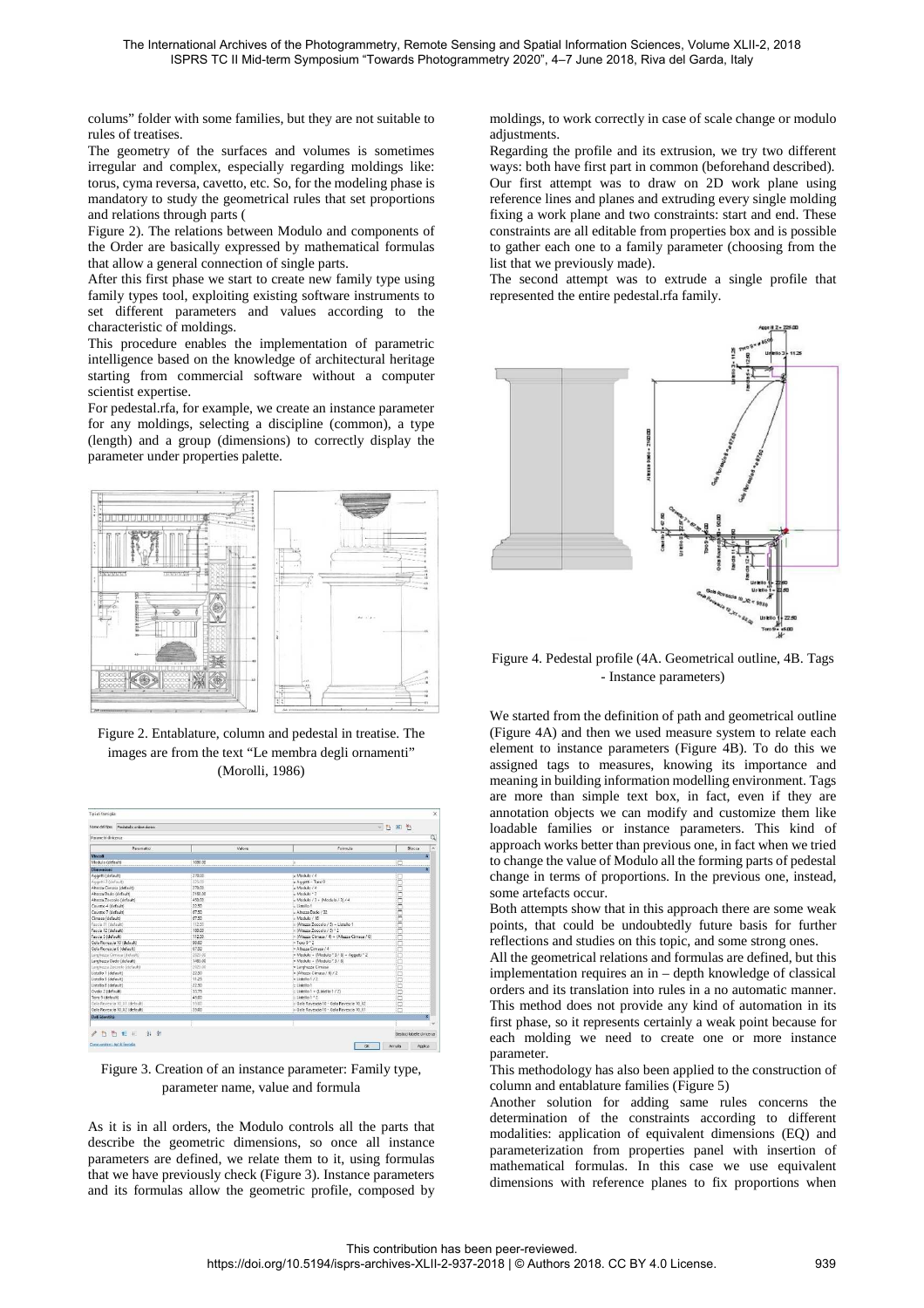heights vary, while in the case of parameterization using formulas, we use them as constraints related to the module. This way, that seems a little bit fast and clear than previous one, was discarded because it does not allow further steps regarding data migration through Dynamo due to nested families.



Figure 5. Revit 3D model of Doric Column, parameters properties and family type with mathematical formulas

## **3.2 Data migration and management**

New advances in this field allow a portable and interoperable conceptualization for the knowledge of architectural heritage. This phase regards information, geometries, constraints, equivalent dimensions and formulas that can become parameters for the construction of our model. How this data can be used in three-dimensional modeling software and interactive visualization?

The proposed experimentation involves the study of a workflow for the transposition of BIM model in VR viewer, making it possible visualization and parametric information editing. Realized models are materially perfect but they lose quality of BIM environment.

This lack is mainly due to the difficulty in converting from BIM database to another type capable of interacting with other software solutions. Moreover, the absence of implemented information is given by the essential need to convert a parametric model, able to update itself to modify its parameters, in a static polygonal one, defined spatially by vertices, edges and polygons.

The proposed workflow involves the creation of a semiautomatic system capable of transferring parametric information into a MySQL database and then to access it through a dynamic viewer. To achieve this goal, it has been necessary to use a multiple systems of programming environments for both the initial phase of extraction data and the creation of the environment in the mobile display/management software.

A mandatory step was to understand how the parametric information is managed by the BIM Revit software.

For this purpose, we used the additional plugin Dynamo, open source visual programming environment that allows to compose custom algorithms using nodes and relationships. The enriched model can be subdivided and interrogated in all its components and it is possible to extract the necessary information to create a database that can also be queried by other software. In this case study Dynamo was used for exporting geometric properties of families, such as dimensions and mathematical formulas. Each node has a function - from the definition of parameters to the design of geometries - and maintains its link with preceding ones, in a flow that closely looks like programming. Dynamo is, in fact, used mainly for the creation of complex geometries, based on mathematical formulas, which can be modified at any time. At the same time Dynamo provides multiple nodes capable of managing data and interacting with the system parameters: extraction of information, composition of strings for communication with the MySQL database, recovery and updating of parametric values from the MySQL database.

During data extraction phase, the script we made provides that it is possible to recover the information of the selected instance including the properties of the family type after we have selected a model in the Revit project where the .rfa families were previously inserted.

The software gives back this information, in a random manner and in a list form: each index has a match to a field and its value. The specificity of this first list is the heterogeneous presence of all the information, not grouped by type. For the proposed effort in this experimentation, we decide to select only the data belonging to the group "dimension" and "identity data". Working with particular nodes, the workflow continued with the creation of two lists: names of the fields and their values. A follow up was done to determinate mathematical formulas inserted in phase of construction of the family. These were extracted and, if any, they were replaced to the list of values in order to insert them later in MySQL database.

In the "dimension" group there are also the parameters "Area" and "Volume" that have been deleted from the list, because during the analysis of the presence of mathematical formulas, they created problems with the elimination of some fields and with the misalignment of lists.

Following operations concerned the creation of textual strings in SQL format for the creation and population of the database. In this phase it was essential to define the structure of the DB with the creation of the necessary tables to gather and link the information collected. To guarantee the correspondence between model properties and layout of a BIM project, the structure of the DB requires the creation of: a) a table that collects the names of the Revit projects analyzed; b) a link table with the name of the project and the list of the elements, c) the relative family types and the connection with the threedimensional model; d) specific tables for each type of family where the names of columns are names of parameters (Figure 6)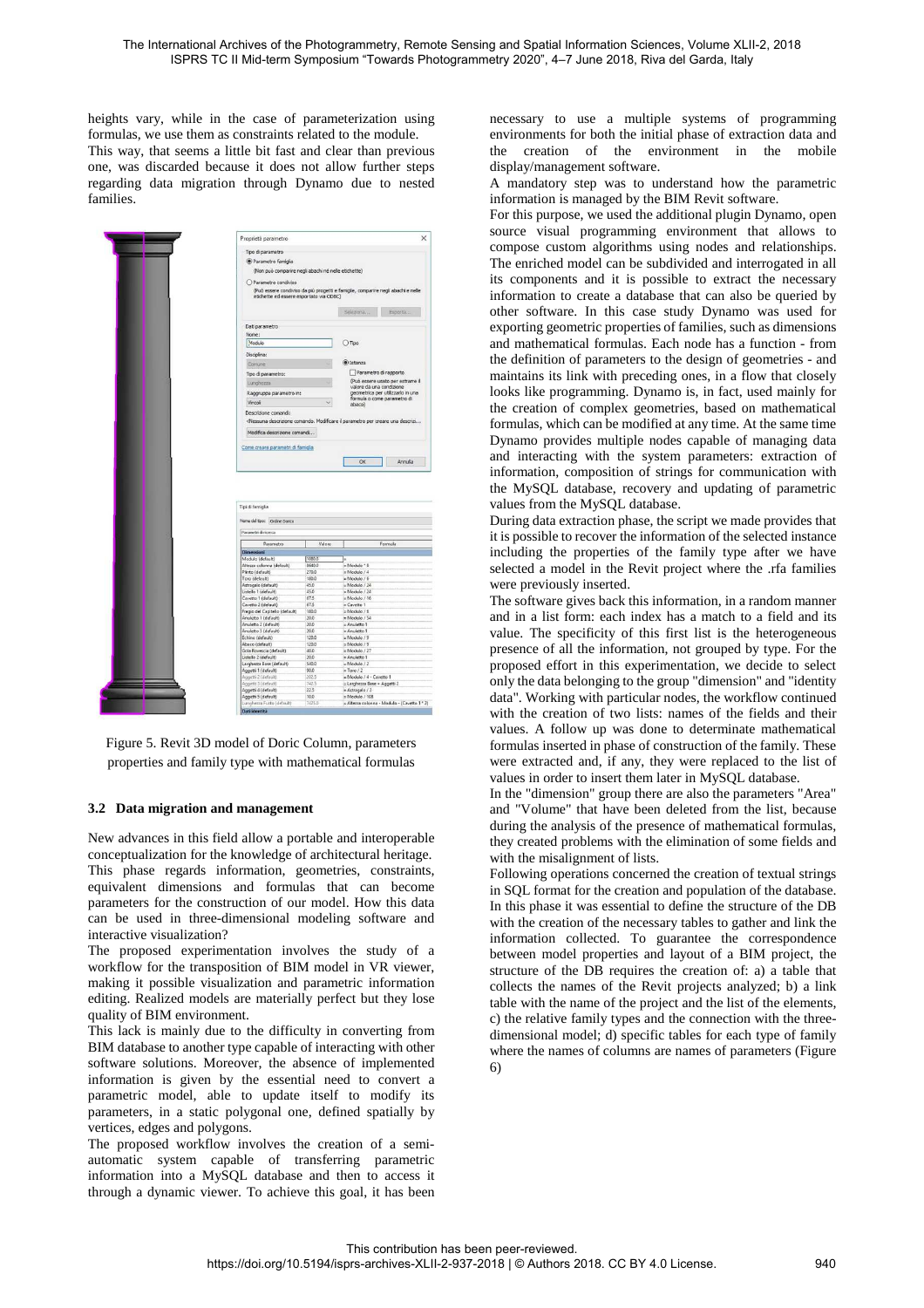

Figure 6.Workflow sequence for creating the type family table and entering values for the selected element: a) selection element; b) Generation of MySQL string for creating the table; c) Generation of MySQL string for entering values; d) and e) keys for running the script.



Figure 7. Some screenshots of the application developed: a) list of Revit projects on the server side; b) VR view of project elements and popup menu with programmed features; c) parameters of the selected element.

## **3.3 Visualization**

Last step concerns the creation of VR app once created and populated tables, for a mobile viewer. The application was created within the Unity 3D multi-platform software that integrates powerful graphic engine for the visualization of three-dimensional models and use of programming languages for interaction with the virtual environment.

The proposed application provides that it can connect to the server and retrieve both the information contained within the DB and the three-dimensional models. All implemented actions were made using C# programming language.

The proposed application provides that it can connect to the server and retrieve both the information contained within the DB and the three-dimensional models. All implemented actions were made using C# programming language. Application framework includes the creation of two scenes: the first (Menu) dedicated to recovering the inserted Revit projects; the second (Home) that is reserved for viewing and interaction with the instances loaded on the server dedicated to each specific project.

The connections between client and server are guaranteed using the PHP language.

When the application is launched, the first screen that appears is "Menu" which restores the list of projects automatically connecting to the internet. The generation of list is dynamic, allowing constant updating of information. Clicking on a specific project we can automatically accesses to "Home" scene. During the transition between scenes, the application queries DB and recovers the list of items included from the specific project table, even providing the download of related 3D models. In "Home" scene the user can navigate in threedimensional space using zoom and rotation commands.

Layout includes a button, on the left, that is necessary to start a sliding menu containing application options. Implemented function regards the details. This function is able to make clickable the imported elements and becomes necessary to retrieve the information of the selected family type from the DB. The visualization of parameters of each element takes place in a very dynamic way, showing a grid with name on the left and its relative value/formula on the right (Figure 7). This last field is editable to guarantee the user the possibility to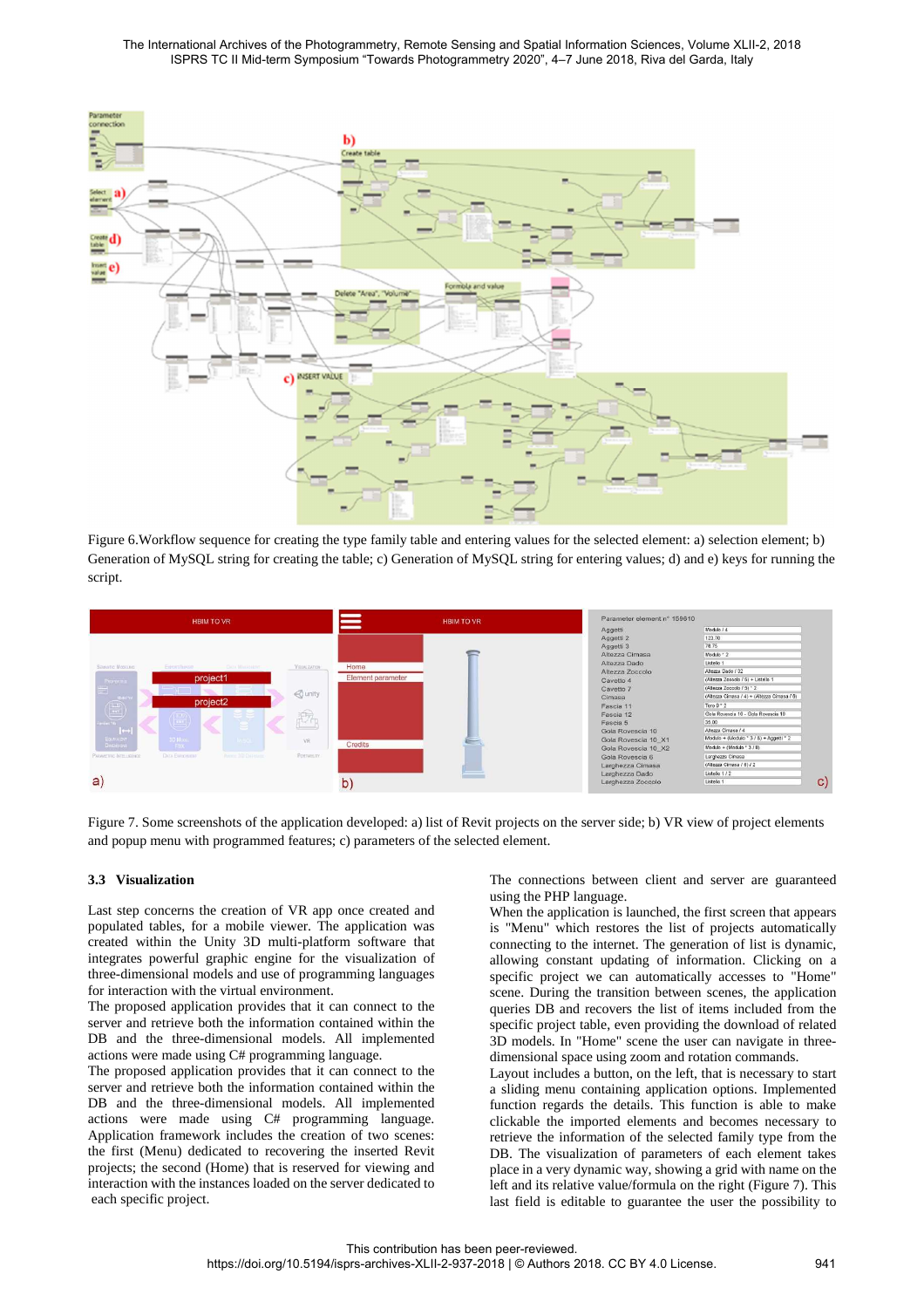modify it. When the screen is closed, the application connects to the DB and updates fields of the displayed table.

Revit database is updated using a specific Dynamo script that connects to MySQL database and downloads data related to a single element.

# **4. CONCLUSIONS AND FUTURE LINES**

The proposed paper, thanks to the performed case study, is able to validate a workflow from the sematic model to the visualization in a VR and mobile environment (Figure 8).

The procedure here illustrated allows an interactive visualization and access to 3D models based on the architectural shapes from treatises using virtual reality (VR) techniques. The methodology developed and implemented is based on VR devices and integrated user interfaces with Unity. The obtained results allow us to access and view digital historical architecture objects semantically aware and with a parametric intelligence. Finally, the workflow is assessed interacting with them using an easy and intuitive interface. This application permits the user, once immersed into a virtual world, to explore a 3D scene and modify objects starting from editable parameters.

Moreover, this work shows that it is possible to create a semiautomatic system to transfer information into investigable databases that allow to re – create automatically fields and values related to 3D model. Another important aspect of this workflow is the possibility to interact directly with the 3D model, by the external viewer, through user-defined fields and not predefined ones obtained with management and creation software of the HBIM model.

It is also possible to generalize the pipeline and to stress the queries, in addition several developments and further advances are expected from the chance to have a return path. As a matter of fact, the illustrated procedure is valid both for a forward and a return workflow. This is not a mere scalability process, but a solid method for other types of data enrichment and data assessment.

In this way future works will enable to directly implement data in a remote and multidisciplinary path and in a non – desktop environment and provide data enrichment for HBIM. The HBIM model is dismantled into different elements and then studied as a project database for system programming and developments.

A major achievement from this research is to support a semantic management of 3D data relating to the knowledge of historical buildings and to develop an innovative application in the Cultural Heritage field. More in general, it enables the spreading of suitable HBIM families starting from historical analysis: the effectiveness of the work lies in adopting standard data management and allowing parametric model compliant with the state of art visualization and interoperable with VR representation for historical heritage.



Figure 8. Workflow of method: from semantic modeling to visualization through export and data management phase.

## **5. REFERENCES**

Apollonio, F. I., Gaiani, M. and Sun, Z., 2013. '3D modeling and data enrichment in digital reconstruction of architectural heritage', ISPRS Archives, 5, pp. W2–W2.

Apollonio, F. I. and Giovannini, E. C., 2015. 'A paradata documentation methodology for the Uncertainty Visualization in digital reconstruction of CH artifacts', SCIRES-IT - SCIentific RESearch and Information Technology, 5(1), pp. 1–24. doi: 10.2423/I22394303V5N1P1.

Bassier, M., Hadjidemetriou, G., Vergauwen, M., Van Roy, N. and Verstrynge, E., 2016. 'Implementation of scan-to-BIM and FEM for the documentation and analysis of heritage timber roof structures', in Lecture Notes in Computer Science (including subseries Lecture Notes in Artificial Intelligence and Lecture Notes in Bioinformatics). doi: 10.1007/978-3- 319-48496-9\_7.

Battini, C. and Sorge, E., 2016. 'Dynamic Management of Survey data and Archaeological Excavation. The case study of the Amphitheatre of Volterra', SCIRES-IT - SCIentific RESearch and Information Technology, 6(2), pp. 119–132. doi: 10.2423/I22394303V6N2P119.

Battini, C. and Vecchiattini, R., 2017. 'Survey and restoration: New ways of interaction', in International Archives of the Photogrammetry, Remote Sensing and Spatial Information Sciences - ISPRS Archives, pp. 655–662. doi: 10.5194/isprs-Archives-XLII-5-W1-655-2017.

Biagini, C., Capone, P., Donato, V. and Facchini, N., 2016. 'Towards the BIM implementation for historical building